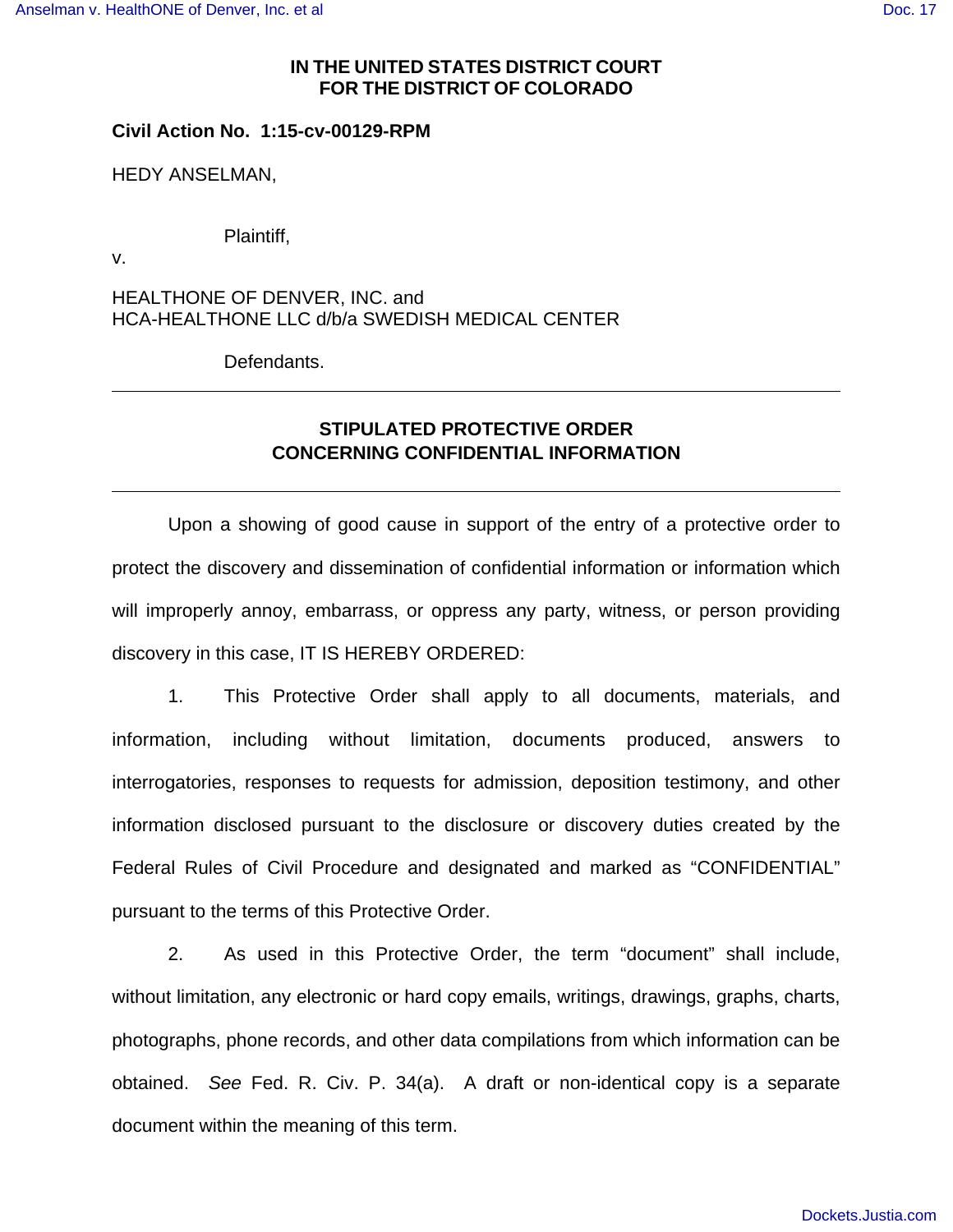3. Information designated "CONFIDENTIAL" shall be information that is confidential and implicates common law or statutory privacy interests of current or former employees (including Plaintiff), representatives, or agents of Defendants HealthONE of Denver, Inc. and HCA-HealthONE LLC d/b/a Swedish Medical Center ("Swedish" or "Defendant"), or any of the subsidiaries or affiliates of Defendant, including but not limited to: personnel information concerning current and former employees of Defendant or Defendant's contractor's employees; information concerning private personal matters not generally known to the public, such as, but not limited to, tax returns and medical information; non-party employee addresses and social security numbers; non-parties' employment and compensation histories; non-party employee performance evaluations and termination files; information containing industry or Defendant's trade secrets information; Defendant's proprietary or non-public business information, including Defendant's business contracts; information relating to Defendant's confidential, internal investigations; information relating to Defendant's investment, business and operational strategies, plans and corporate structure, economic and market analyses, marketing strategies, client/project lists, financial projections and cost information treated or considered by Defendant, by policy or practice, to be confidential or proprietary. CONFIDENTIAL information shall not be disclosed or used for any purpose except in the preparation and trial of this case (including any appeal) in accordance with this Protective Order.

4. CONFIDENTIAL documents, materials, and/or information (collectively "CONFIDENTIAL information") shall not, without the consent of the party producing it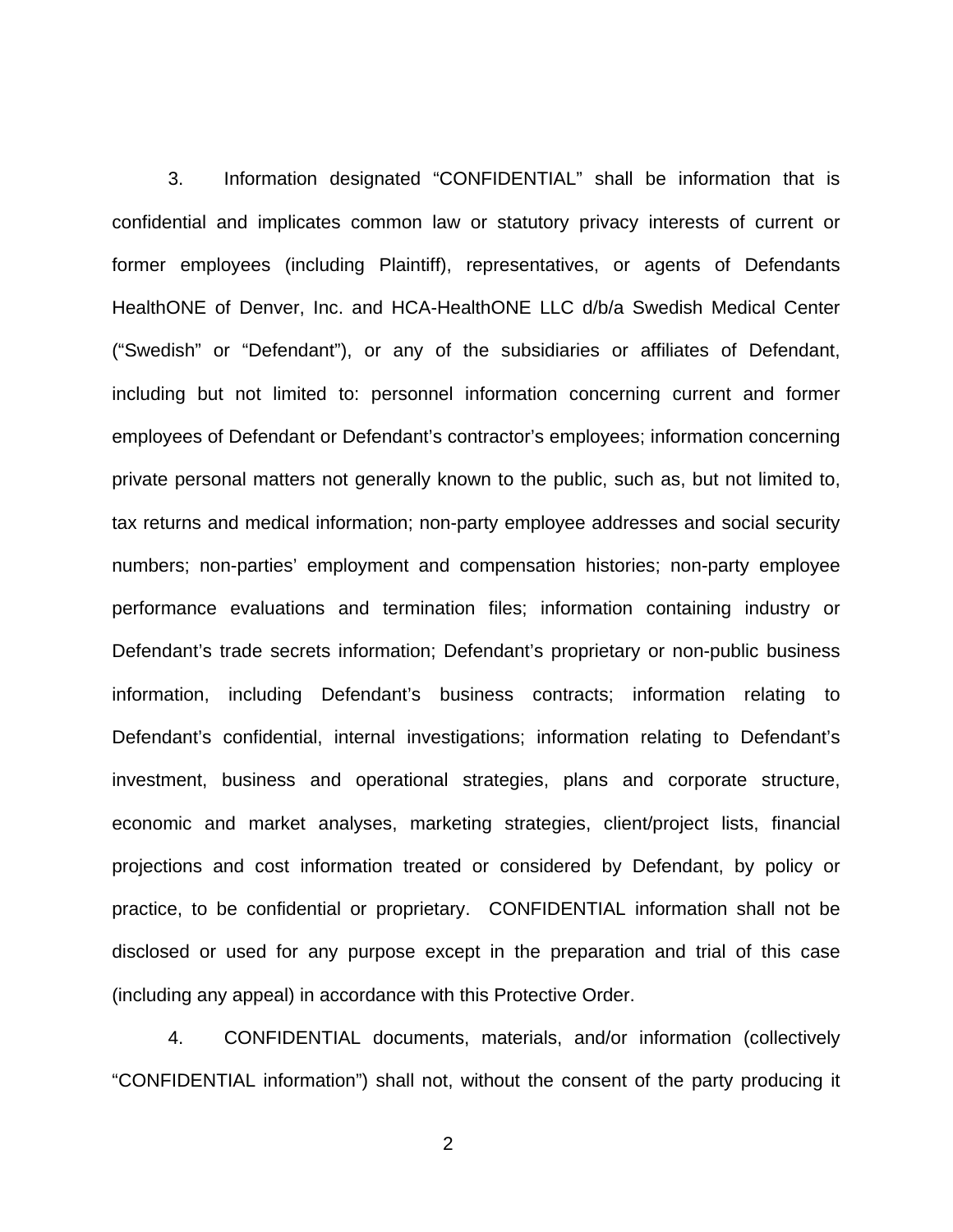and the consent of the party claiming confidentiality (if that party is different from the producing party) or further Order of the Court, be disclosed or made available in any way to any person other than:

(a) attorneys actively working on this case;

(b) persons regularly employed or associated with the attorneys actively working on the case whose assistance is required by said attorneys in the preparation for trial, at trial, or at other proceedings in this case;

(c) the parties, including designated representatives for each;

(d) expert witnesses and consultants retained in connection with this proceeding, to the extent such disclosure is necessary for depositions, preparation, trial or other proceedings in this case;

(e) the Court and its employees ("Court Personnel");

(f) stenographic reporters who are engaged in proceedings necessarily incident to the conduct of this action;

(g) witnesses in the course of deposition or trial testimony where counsel has a reasonable and good faith belief that examination with respect to the document is necessary in legitimate discovery or trial purposes in this case, and any person who is being prepared to testify where counsel has a reasonable and good faith belief that such person will be a witness in this action and that his examination with respect to the document is necessary in connection with such testimony; and

(h) other persons by written agreement of all the parties.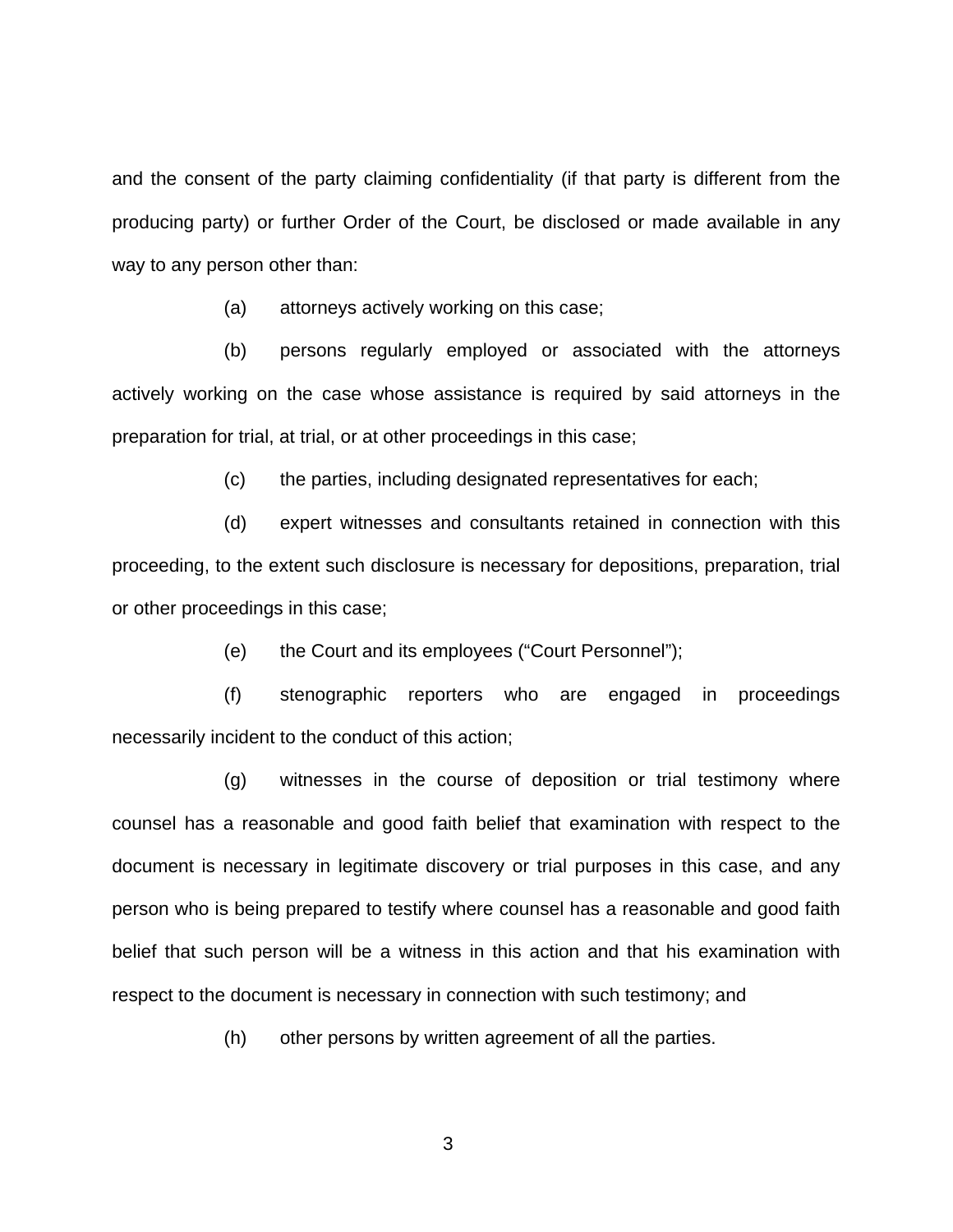5. Prior to disclosing any CONFIDENTIAL information to any person listed above (other than the individuals listed in paragraphs 4(a) through 4(f)), counsel for the disclosing party shall provide such person with a copy of this Protective Order and obtain from such person a written acknowledgment (in the form attached hereto as  $Exhibit A)$  stating that he or she has read this Protective Order and agrees to be bound by its provisions. All such acknowledgments shall be retained by counsel for the disclosing party and shall be subject to in camera review by the Court if good cause for review is demonstrated by either party.

6. Documents are designated as CONFIDENTIAL by placing or affixing on them (in a manner that will not interfere with their legibility) the following or other appropriate notice: "CONFIDENTIAL." Any information designated by a party as CONFIDENTIAL must first be reviewed by the attorney making the designation who will certify that the designation as CONFIDENTIAL is based on a good faith belief that the information is CONFIDENTIAL or otherwise implicates common law or statutory privacy interests.

7. Whenever a deposition involves the disclosure of CONFIDENTIAL information, the deposition or portions thereof shall be designated as CONFIDENTIAL and shall be subject to the provisions of this Protective Order. Such designation shall be made on the record during the deposition whenever possible, but a party may designate portions of depositions as CONFIDENTIAL after transcription, provided written notice of the designation is promptly given to opposing counsel within thirty (30) days after notice by the court reporter of the completion of the transcript.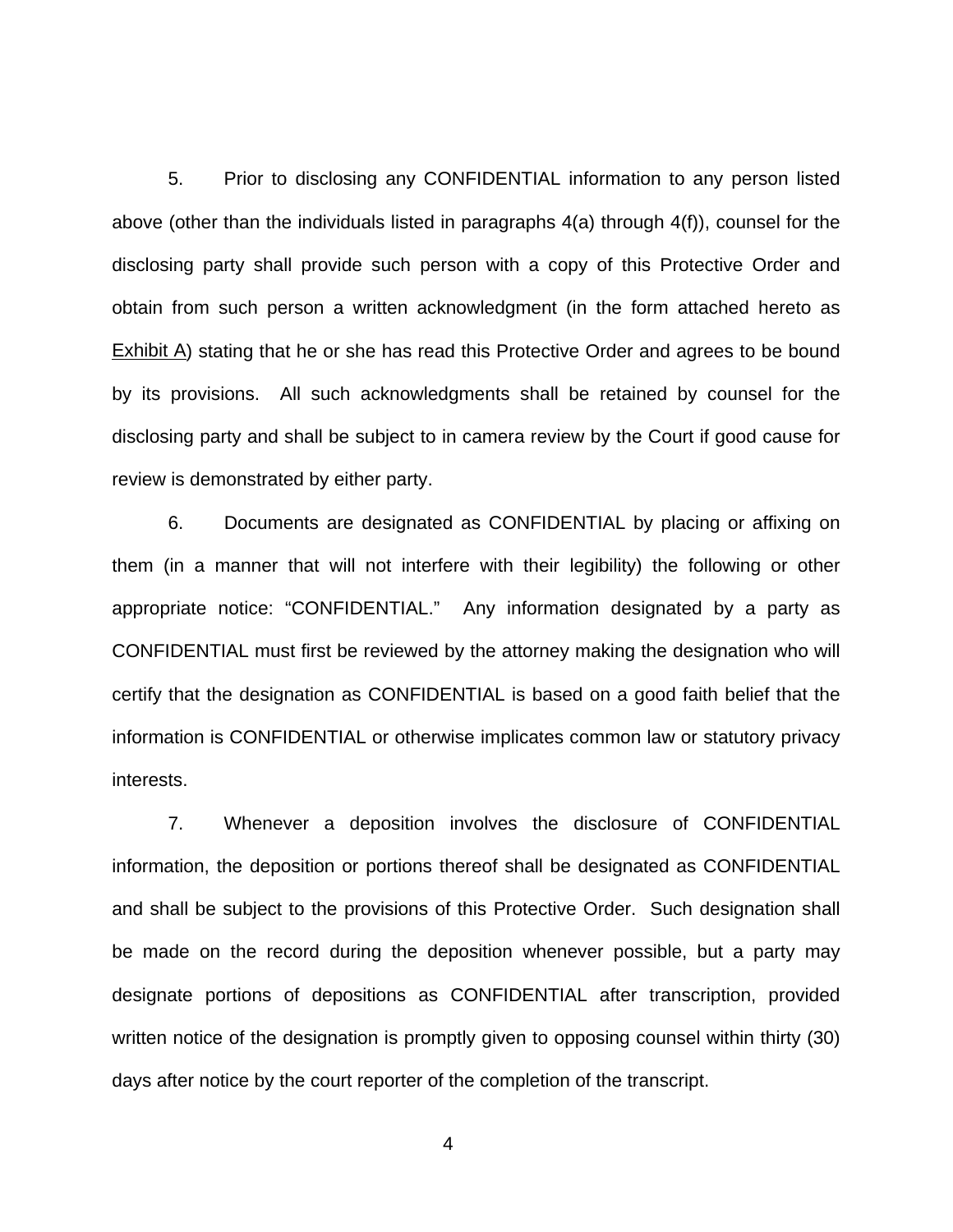8. Production of any document or materials without a designation of confidentiality or an incorrect designation will not be deemed to waive a later claim as to its proper designation nor will it prevent the producing party from designating said documents or material "CONFIDENTIAL" at a later date.

9. In the event that a non-party or another party produces documents that a party wishes in good faith to designate as CONFIDENTIAL, the party wishing to make that designation must do so within fifteen (15) business days of receipt, and identify the CONFIDENTIAL document(s) or CONFIDENTIAL information by bates label or, where not bates labeled, by document title and page number(s). The non-designating parties shall thereafter mark the document or information in the manner requested by the designating party and thereafter treat the document or information in accordance with such marking. However, any use by the non-designating parties made before a postproduction designation will not be a violation of this Protective Order, and the postproduction designation will apply prospectively only and will not apply to any disclosure made prior to the designation, so long at the non-designating party notifies the designating party of the prior disclosure and otherwise comes into conformance with the new designation.

10. A party may object to the designation of particular CONFIDENTIAL information by giving written notice to the party designating the disputed information. The written notice shall identify the information to which the objection is made. If the parties cannot resolve the objection within ten (10) business days after the time the notice is received, it shall be the obligation of the party challenging the information's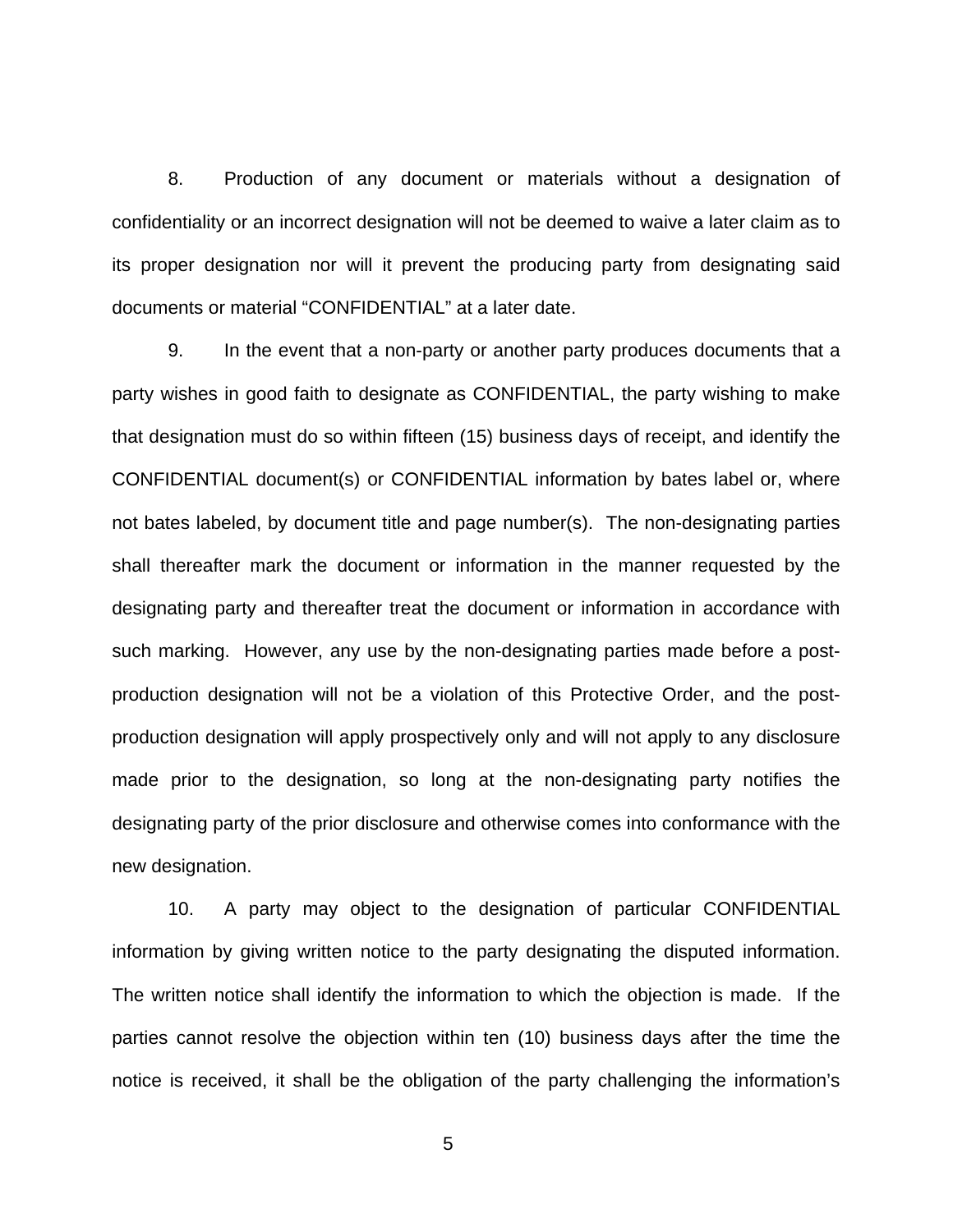designation as CONFIDENTIAL to file an appropriate motion within thirty (30) days after the conclusion of that 10-business day window requesting that the Court determine whether the disputed information should be subject to the terms of this Protective Order. If such a motion is not timely filed, the disputed information shall be treated as CONFIDENTIAL under the terms of this Protective Order. If a motion is timely filed, the disputed information shall be treated as CONFIDENTIAL under the terms of this Protective Order until the Court rules on the motion. In connection with a motion filed under this provision, the party challenging the information as CONFIDENTIAL shall bear the burden of establishing that good cause exists for the disputed information to be designated as non-confidential.

11. Any request to restrict public access to materials designated as CONFIDENTIAL pursuant to this Protective Order must comply with the requirements of D.C.COLO.LCivR 7.2. In the event one party uses the other party's information that has been designated as CONFIDENTIAL in any pleading, motion, response, reply, memorandum or any other filing with the Court, the party using the information designated as CONFIDENTIAL will take all necessary steps, including those under D.C.COLO.LCivR 7.2, to preserve the confidentiality of this information and comply with this Order.

12. At the conclusion of this case, and any appeal, unless other arrangements are agreed upon, each document and all copies thereof which have been designated as CONFIDENTIAL shall be returned to the party that designated it CONFIDENTIAL, or the parties may elect to destroy CONFIDENTIAL documents. Where the parties agree to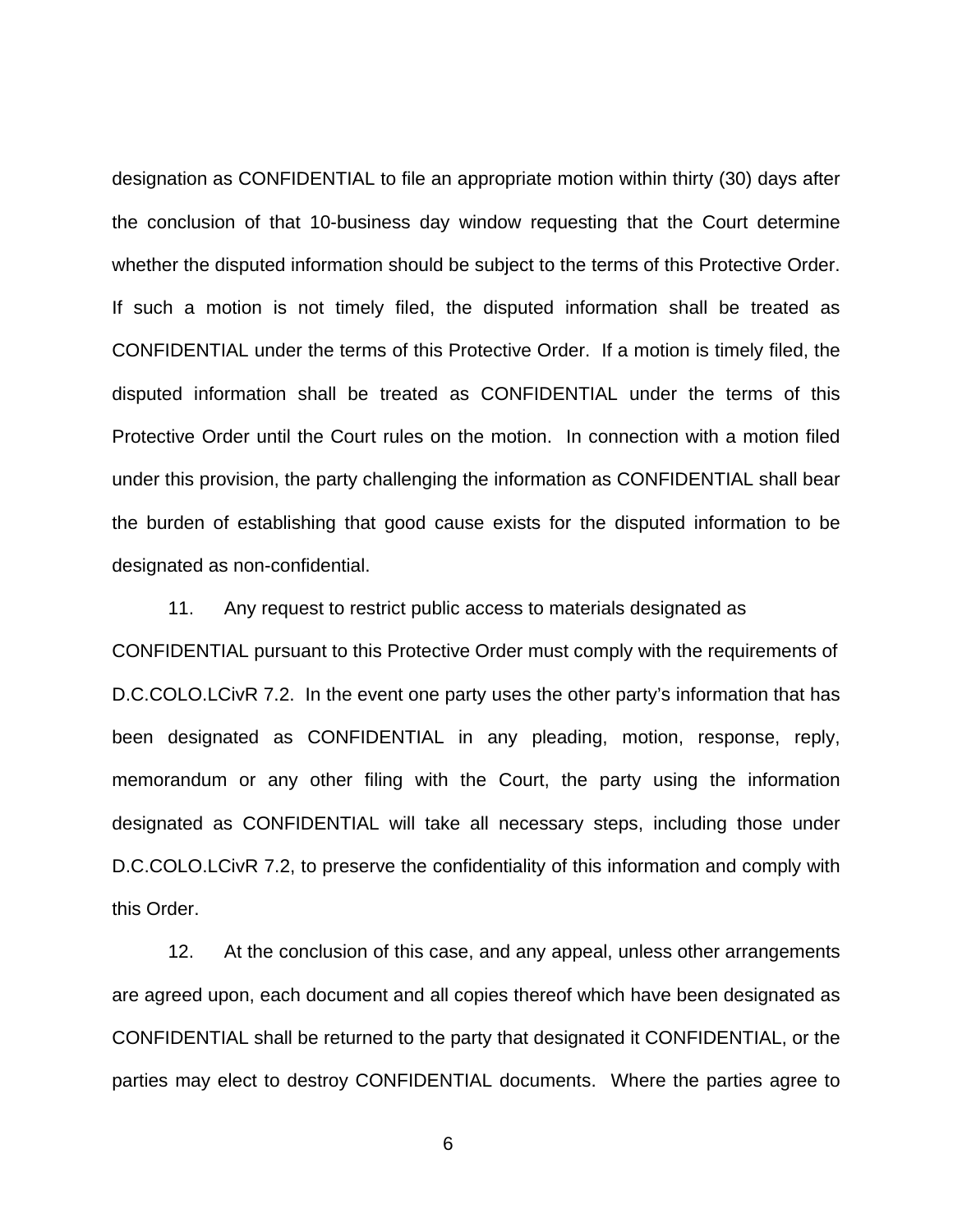return CONFIDENTIAL documents, the returning party shall provide all parties a written certification of counsel confirming that all CONFIDENTIAL documents have been returned. Where the parties agree to destroy CONFIDENTIAL documents, the destroying party shall provide all parties with a written certification of counsel confirming the destruction of all CONFIDENTIAL documents. This provision shall not preclude the parties from maintaining for their records a secured electronic copy of any document that is designated as CONFIDENTIAL in this case.

13. The terms of this Protective Order shall survive the termination of this action and all protections of this Protective Order shall remain in full effect in perpetuity.

14. This Protective Order may be modified by the Court at any time for good cause shown following notice to all parties and an opportunity for them to be heard.

STIPULATED TO AND APPROVED AS TO FORM this 2<sup>nd</sup> day of April, 2015.

s/John Arthur Cimino

John Arthur Cimino CIMINO & BENHAM, LLC 925 East 17th Avenue Denver, CO 80218 303-830-3546 Fax: 303-860-0529 Email: jcimino2014@aol.com

Attorney for Plaintiff

s/Sarah M. Stettner Sarah M. Stettner, #38943 Charles E. Grell, #41183 BROWNSTEIN HYATT FARBER SCHRECK, LLP 410 Seventeenth Street Suite 2200 Denver, CO 80202-4432 Telephone: 303-223-1100 Fax: 303-223-1111 Email: sstettner@bhfs.com cgrell@bhfs.com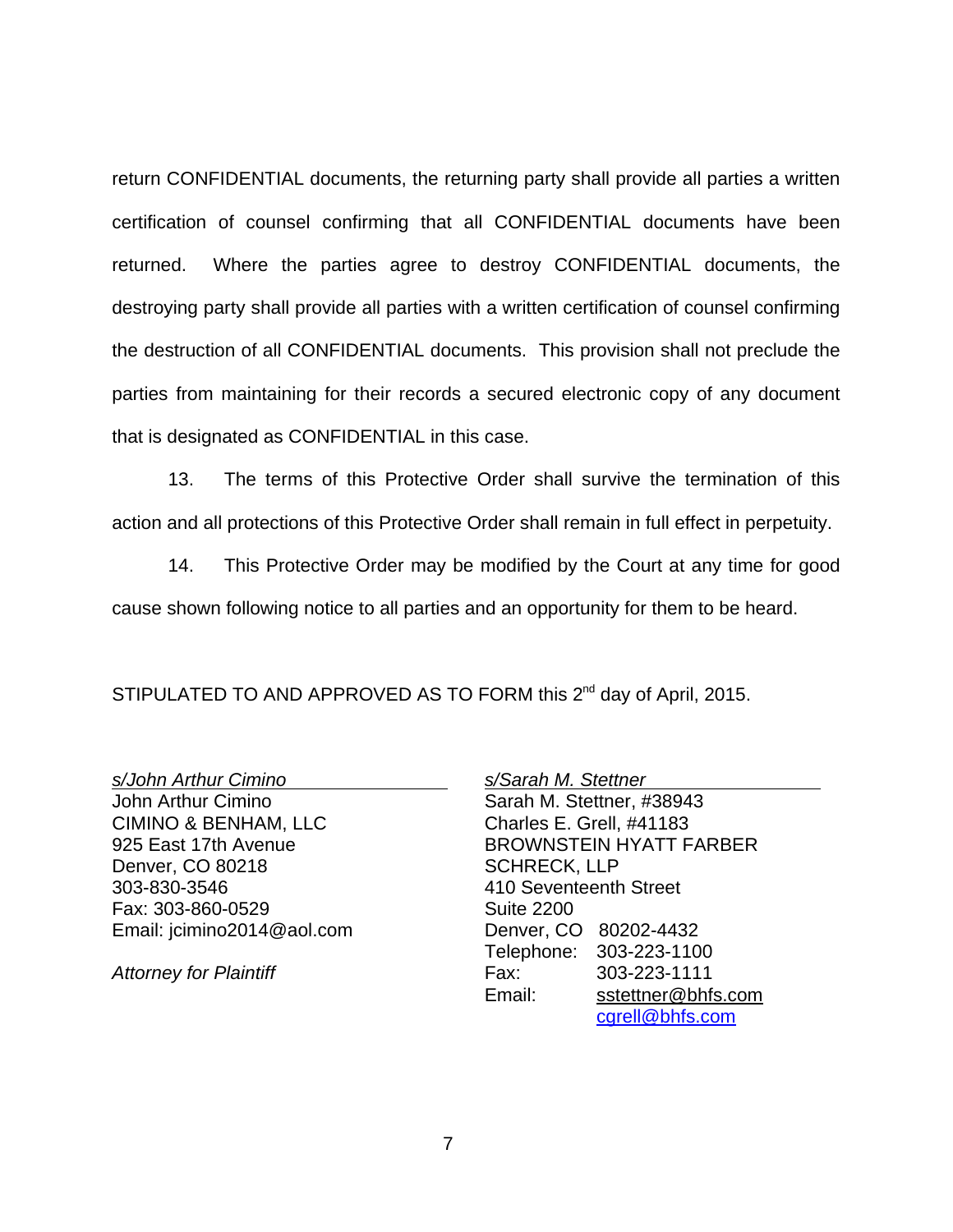Attorneys for Defendants HealthONE of Denver, Inc. and HCA-HealthONE LLC d/b/a Swedish Medical Center

DONE AND ORDERED this 3<sup>rd</sup> day of April, 2015

s/Richard P. Matsch

Richard P. Matsch, Senior Judge

\_\_\_\_\_\_\_\_\_\_\_\_\_\_\_\_\_\_\_\_\_\_\_\_\_\_\_\_\_